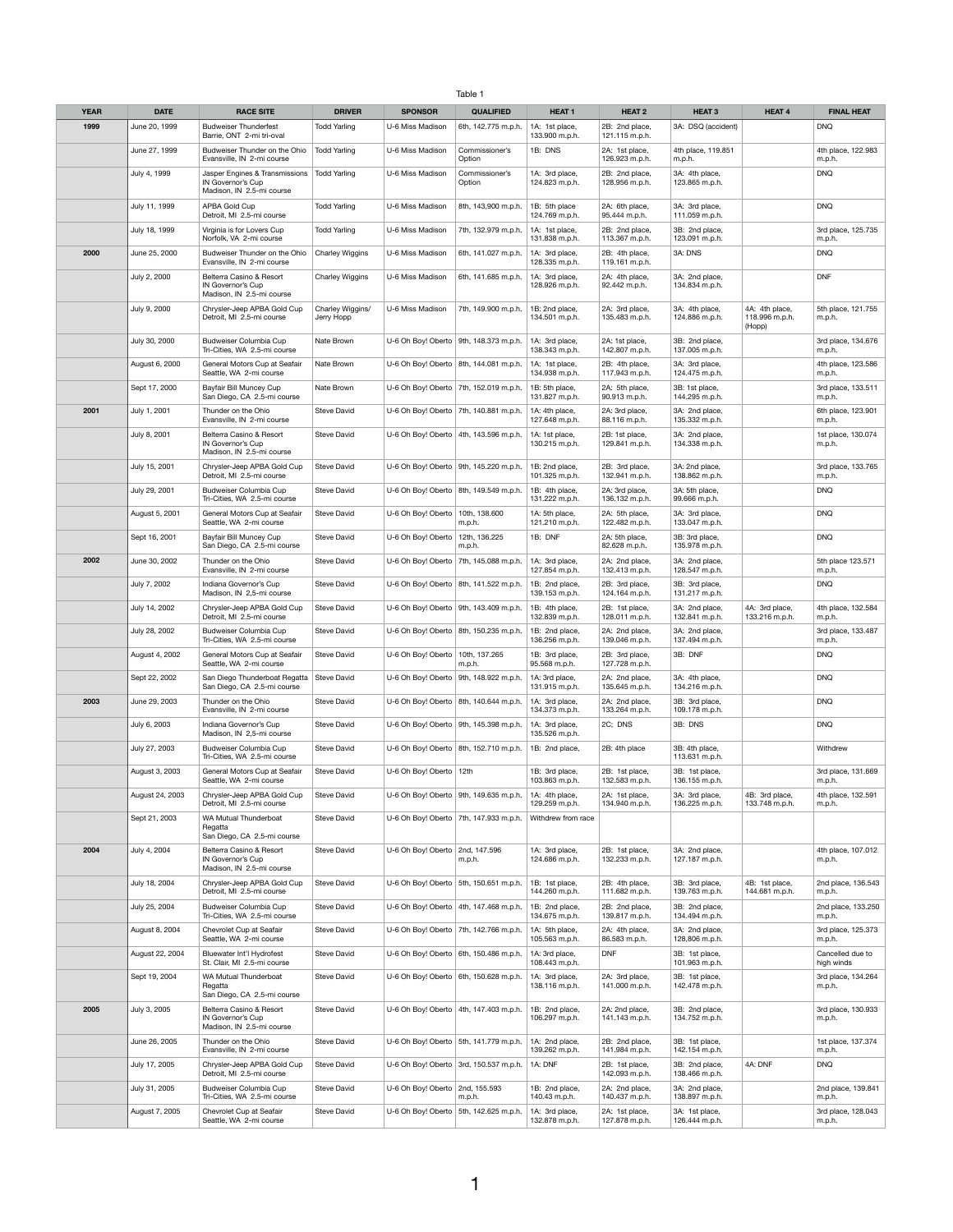| <b>YEAR</b> | <b>DATE</b>     | <b>RACE SITE</b>                                                                      | <b>DRIVER</b>                 | <b>SPONSOR</b>                           | <b>QUALIFIED</b>                                   | <b>HEAT 1</b>                                           | <b>HEAT 2</b>                                      | <b>HEAT 3</b>                                      | <b>HEAT 4</b>                    | <b>FINAL HEAT</b>                                                              |
|-------------|-----------------|---------------------------------------------------------------------------------------|-------------------------------|------------------------------------------|----------------------------------------------------|---------------------------------------------------------|----------------------------------------------------|----------------------------------------------------|----------------------------------|--------------------------------------------------------------------------------|
|             | Sept 11, 2005   | Nashville Music City Hydrofest<br>Nashville, TN 2-mi course                           | <b>Steve David</b>            | U-6 Oh Boy! Oberto   4th, 159.627 m.p.h. |                                                    | 1A; 3rd place,<br>143.976 m.p.h.                        | 2A: 1st place,<br>150.443 m.p.h.                   | 3A: 1st place,<br>151.616 m.p.h.                   |                                  | 2nd place, 124.367<br>m.p.h.                                                   |
|             | Sept 17, 2005   | San Diego Bayfair<br>San Diego, CA 2.5-mi course                                      | <b>Steve David</b>            | U-6 Oh Boy! Oberto   4th, 156.025 m.p.h. |                                                    | 1B: 1st place,<br>141.253 m.p.h.                        | 2A: 1st place,<br>141.136 m.p.h.                   | 3A: 1st place,<br>148.340 m.p.h.                   |                                  | <b>DNF</b>                                                                     |
| 2006        | June 25, 2006   | Thunder on the Ohio<br>Evansville, IN 2-mi course                                     | <b>Steve David</b>            |                                          | U-6 Oh Boy! Oberto   3rd, 150.696 m.p.h.           | 1A: 2nd place,<br>137.049 m.p.h.                        | 2B: DNS                                            | 3B: 2nd place,<br>133.066 m/p/h/                   |                                  | 5th place, 129.064                                                             |
|             | July 2, 2006    | Indiana Governor's Cup<br>Madison, IN 2,5-mi course                                   | <b>Steve David</b>            | U-6 Oh Boy! Oberto   Cancelled due to    | high water                                         | 1A: 2nd place,<br>134.745 m/p/h/                        | 2B: DNS                                            | 3: heat cancelled                                  |                                  | Cancelled due to<br>accident in crowd                                          |
|             | July 9, 2006    | Regates Molson Dry de<br>Valleyfield<br>Valleyfield, QUE 1-mi course                  | <b>Steve David</b>            | U-6 Oh Boy! Oberto                       | 3rd, 113.780 m.p.h.                                | Duel A2: 1st place,<br>103.909 m.p.h.                   | Duel B2: 1st place,<br>108.952 m.p.h.              | Duel C2: 1st place,<br>105.689 m.p.h.              |                                  | 2nd place, 82.366<br>m.p.h.                                                    |
|             | July 16, 2006   | Chrysler-Jeep APBA Gold Cup<br>Detroit, MI 2.5-mi course                              | <b>Steve David</b>            | U-6 Oh Boy! Oberto   4th, 153.809 m.p.h. |                                                    | 1B: 3rd, 136.628<br>m.p.h.                              | 2B: 134.190 m.p.h.                                 | 3BL 1st place,<br>137.848 m.p.h.                   | 4A: 1st place,<br>141.144 m.p.h. | 3rd place, 126.073<br>m.p.h.                                                   |
|             | July 30, 2006   | Atomic Cup Rumble on the<br>River<br>Tri-Cities, WA 2.5-mi course                     | <b>Steve David</b>            | U-6 Oh Boy! Oberto   7th, 153.940 m.p.h. |                                                    | 1B: 1st place,<br>142.961 m.p.h.                        | 2B: 2nd place,<br>139.709 m.p.h.                   | 3B: 2nd place,<br>145.390 m.p.h.                   |                                  | 3rd, 132.333 m.p.h.                                                            |
|             | August 6, 2006  | Chevrolet Cup at Seafair<br>Seattle, WA 2-mi course                                   | <b>Steve David</b>            | U-6 Oh Boy! Oberto   6th, 150.065 m.p.h. |                                                    | 1B: 2nd place,<br>137.961 m.p.h.                        | 2B: 3rd place,<br>133.273 m.p.h.                   | 3A: 2nd place,<br>133.215 m.p.h.                   |                                  | 2nd place, 134.320<br>m.p.h.                                                   |
|             | Sept 17, 2006   | Proboat Models World<br>Championship<br>San Diego, CA 2.5-mi course                   | <b>Steve David</b>            |                                          | U-6 Oh Boy! Oberto   6th, 158.111 m.p.h.           | 1B: 4th place,<br>139.320 m.p.h.                        | 2A: 2nd place,<br>142.117 m.p.h.                   | 3A: 4th place,<br>137.683 m.p.h.                   | 4A: 2nd place,<br>141.826 m.p.h. | 3rd place, 142.159<br>m.p.h.                                                   |
| 2007        | July 1, 2007    | Thunder on the Ohio<br>Evansville, IN 2-mi course                                     | <b>Steve David</b>            | U-6 Oh Boy! Oberto   5th, 151.617 m.p.h. |                                                    | 1B: 4th place,<br>131.864 m.p.h.                        | 2A: 2nd place,<br>147.586 m.p.h.                   | 3A: 1st place,<br>147.828 m.p.h.                   |                                  | 7th, 95.199 m.p.h.                                                             |
|             | July 8, 2007    | Indiana Governor's Cup<br>Madison, IN 2,5-mi course                                   | <b>Steve David</b>            |                                          | U-6 Oh Boy! Oberto   3rd, 150.436 m.p.h.           | 1A: 1st place,<br>142.275 m.p.h.                        | 2A: 1st place,<br>143.220 m.p.h.                   | 3A: 1st place,<br>143.884 m.p.h.                   |                                  | 2nd place, 137.648<br>m.p.h.                                                   |
|             | July 15, 2007   | Chrysler-Jeep APBA Gold Cup<br>Detroit, MI 2.5-mi course                              | <b>Steve David</b>            |                                          | U-6 Oh Boy! Oberto   3rd, 156.911 m.p.h.           | 1B: 4th place,<br>124.254 m.p.h.                        | 2A: 1st place,<br>149.445 m.p.h.                   | 3A: 2nd place,<br>151.358 m.p.h.                   |                                  | 2nd place, 146.526<br>m.p.h.                                                   |
|             | July 29, 2007   | Lamb Weston Columbia Cup<br>Tri-Cities, WA 2.5-mi course                              | <b>Steve David</b>            | U-6 Oh Boy! Oberto   2nd, 160.599        | m.p.h.                                             | 1A: 4th place,<br>107.462 m.p.h.                        | 2C: 1st place,<br>145.641 m.p.h.                   | 3A: 2nd place,<br>151.739 m.p.h.                   |                                  | 2nd place, 142.164<br>m.p.h.                                                   |
|             | August 5, 2007  | Chevrolet Cup at Seafair<br>Seattle, WA 2-mi course                                   | <b>Steve David</b>            |                                          | U-6 Oh Boy! Oberto   4th, 151.681 m.p.h.           | 1A: 1st place,<br>142.144 m.p.h.                        | 2B: 2nd place,<br>140.021 m.p.h.                   | 3B: 3rd place,<br>135.636 m.p.h.                   |                                  | 1st place, 135.690<br>m.p.h.                                                   |
|             | Sept 16, 2007   | San Diego Bayfair<br>San Diego, CA 2.5-mi course                                      | <b>Steve David</b>            |                                          | U-6 Oh Boy! Oberto   3rd, 159.798 m.p.h.           | 1B: 2nd place,<br>144.594 m.p.h.                        | 2B: 2nd place,<br>146.640 m.p.h.                   | 3B: 2nd place,<br>143.976 m.p.h.                   |                                  | 1st place, 151.445<br>m.p.h.                                                   |
| 2008        | June 29, 2008   | Thunder on the Ohio<br>Evansville, IN 2-mi course                                     | <b>Steve David</b>            | U-6 Oh Boy! Oberto   1st, 153.429 m.p.h. |                                                    | 1A: 4th place,<br>83.429 m.p.h.                         | 2A: 1st place,<br>139.226 m.p.h.                   | 3B: 2nd place,<br>133.487 m.p.h.                   |                                  | 2nd place, 134.835                                                             |
|             | July 6, 2008    | Indiana Governor's Cup<br>Madison, IN 2,5-mi course                                   | <b>Steve David</b>            | U-6 Oh Boy! Oberto   1st, 154.950 m.p.h. |                                                    | 1A: 1st place,<br>143.502 m.p.h.                        | 2B: 1st place,<br>139.666 m.p.h.                   |                                                    |                                  | m.p.h.<br>2nd place, 139.299<br>m.p.h.                                         |
|             | July 13, 2008   | Chrysler-Jeep APBA Gold Cup<br>Detroit, MI 2.5-mi course                              | <b>Steve David</b>            | U-6 Oh Boy! Oberto   1st, 159.888 m.p.h. |                                                    | 1A: 2nd place,<br>144.492 m.p.h.                        | 2A: 1st place,<br>149.504 m.p.h.                   | Cancelled                                          |                                  | Cancelled due to<br>high winds                                                 |
|             | July 27, 2008   | Lamb Weston Columbia Cup<br>Tri-Cities, WA 2.5-mi course                              | <b>Steve David</b>            |                                          | U-6 Oh Boy! Oberto   3rd, 152.940 m.p.h.           | 1A: 1st place,<br>149.138 m.p.h.                        | 2A: 1st place,<br>153.713 m.p.h.                   | 3B: 3rd place,<br>127.271 m.p.h.                   |                                  | 1st place, 142.362<br>m.p.h.                                                   |
|             | August 3, 2008  | Chevrolet Cup at Seafair                                                              | <b>Steve David</b>            |                                          | U-6 Oh Boy! Oberto   3rd, 152.940 m.p.h.           | 1A: 1st place,                                          | 2A: 1st place,                                     | 3B: 2nd place,                                     |                                  | 2nd place, 133.359                                                             |
|             | Sept 21, 2008   | Seattle, WA 2-mi course<br>San Diego Bayfair presented by<br>SD Tribune               | <b>Steve David</b>            | U-6 Oh Boy! Oberto   1st place, 161.406  | m.p.h.                                             | 144.119 m.p.h.<br>1B: 1st place,<br>152.005 m.p.h.      | 135.636 m.p.h.<br>2B: 2nd place,<br>149.427 m.p.h. | 136.313 m.p.h.<br>3B: 2nd place,<br>150.763 m.p.h. |                                  | m.p.h.<br>4th place, 124.038<br>m.p.h.                                         |
| 2009        | July 5, 2009    | San Diego, CA 2.5-mi course<br>Indiana Governor's Cup                                 | <b>Steve David</b>            | U-1 Oh Boy! Oberto                       | 2nd, 154.790                                       | 1C: 3rd place                                           | 2C: 2nd place                                      | 3C: 2nd place                                      |                                  | 3rd place                                                                      |
|             | July 12, 2009   | Madison, IN 2.5-mi course<br>Chrysler-Jeep APBA Gold Cup<br>Detroit, MI 2.5-mi course | <b>Steve David</b>            | U-1 Oh Boy! Oberto                       | m.p.h.<br>2nd, 157.379<br>m.p.h.                   | 1A: 1st place                                           | 2B: 1st place                                      | 3B: 1st place                                      | 4B: 1st place                    | 2nd place                                                                      |
|             | July 26, 2009   | Lamb Weston Columbia Cup<br>Tri-Cities, WA 2.5-mi course                              | <b>Steve David</b>            | U-1 Oh Boy! Oberto                       | 2nd, 161.957<br>m.p.h.                             | 1A: 1st place,<br>146.448 m.p.h.                        | 2A: 1st place,<br>148.142 m.p.h.                   | 3A: 1st place,<br>152.753 m.p.h.                   |                                  | 1st place, 145.431<br>m.p.h.                                                   |
|             | August 2, 2009  | Chevrolet Cup at Seafair<br>Seattle, WA 2-mi course                                   | <b>Steve David</b>            | U-1 Oh Boy! Oberto                       | 2nd, 152.548<br>m.p.h.                             | (150 point penalty)<br>1B: 2nd place,<br>145.030 m.p.h. | 2A: 2nd place,<br>137.425 m.p.h.                   | 3B: 1st place,<br>141.835 m.p.h.                   |                                  | 6th place, 126.703<br>m.p.h.                                                   |
|             | August 23, 2009 | Thunder on the Ohio<br>Evansville, IN 2-mi course                                     | <b>Steve David</b>            |                                          | U-1 Oh Boy! Oberto   1st, 155.215 m.p.h.   1A: DSQ |                                                         | 2A: 1st place,<br>142.482 m.p.h.                   | 3B: 2nd place,<br>142.284 m.p.h.                   |                                  | 3rd place, 138.092<br>m.p.h.                                                   |
|             | Nov 22, 2009    | Oryx Cup UIM World<br>Championship<br>Doha, Qatar 2-mi course                         | <b>Steve David</b>            | U-1 Oh Boy! Oberto $\vert$ 2nd, 145.096  | m.p.h.                                             | 1B: 2nd place,<br>134.341 m.p.h.                        | 2A: 1st place,<br>132.301 m.p.h.                   | 3B: 2nd place,<br>136.861 m.p.h.                   | 4A: DNS (acciident)              | 2nd place                                                                      |
| 2010        | July 4, 2010    | Indiana Governor's Cup<br>Madison, IN 2,5-mi course                                   | <b>Steve David</b>            | U-1 Oh Boy! Oberto   1st, 154.575 m.p.h. |                                                    | 1A: 1st place,<br>141.106 m.p.h.                        | 2B: 3rd place,<br>139.046 m.p.h.                   | 3A: 1st place,<br>141.558 m.p.h.                   |                                  | 1st place, 139.485<br>m.p.h.                                                   |
|             | July 11, 2010   | APBA Gold Cup<br>Detroit, MI 2.5-mi course                                            | Steve David                   | U-1 Oh Boy! Oberto   2nd, 158.350        | m.p.h.                                             | 1C; 1st place,<br>146.916 m.p.h.                        | 2A: 2nd place,<br>148.274 m.p.h.                   | 3B: 1st place,<br>148.297 m.p.h.                   | 4B: 142.296 m.p.h.               | 2nd place, 141.170<br>m.p.h.                                                   |
|             | July 25, 2010   | Lamb Weston Columbia Cup<br>Tri-Cities, WA 2.5-mi course                              | <b>Steve David</b>            | U-1 Oh Boy! Oberto                       | 2nd, 162.928<br>m.p.h.                             | 1A: 1st place,<br>146.679 m.p.h.                        | 2B: 4th place,<br>144.680 m.p.h.                   | 3A: 1st place,<br>150.444 m.p.h.                   |                                  | 1st place, 146.842<br>m.p.h.                                                   |
|             | August 8, 2010  | Albert Lee Cup at Seafair                                                             | <b>Steve David</b>            | U-1 Oh Boy! Oberto   2nd, 151.330        |                                                    | 1A: 1st place,<br>138.095 m.p.h.                        | 2A: 3rd place,                                     | 3A: 1st place,                                     |                                  | 1st place, 143.288                                                             |
|             | Sept 19, 2010   | Seattle, WA 2-mi course<br><b>Air National Guard</b><br>Championship                  | <b>Steve David</b>            | U-1 Oh Boy! Oberto                       | m.p.h.<br>2nd, 161.696<br>m.p.h.                   | 1B: 2nd place,<br>147.530 m.p.h.                        | 131.984 m.p.h.<br>2B: 1st place,<br>149.867 m.p.h. | 134.386 m.p.h.<br>3A: 2nd place,<br>151.459 m.p.h. |                                  | m.p.h.<br>2ns place, 150.491<br>m.p.h.                                         |
|             | Nov 21, 2010    | San Diego, CA 2.5-mi course<br>Oryx Cup UIM World<br>Championship                     | <b>Steve David</b>            | U-1 Oh Boy! Oberto                       | 2nd, 140.399<br>m.p.h.                             | 1A: 1st place,<br>128.074 m.p.h.                        | 2B: 1st place,<br>130.192 m.p.h.                   | 3A: 2nd place,<br>126.289 m.p.h.                   | 4B: 1st place,<br>130.349 m.p.h. | 3rd place, 127.155<br>m.p.h.                                                   |
| 2011        | July 3, 2011    | Doha, Qatar 2-mi course<br>Indiana Governor's Cup                                     | <b>Steve David</b>            | U-1 Oh Boy! Oberto   2nd, 141.813        |                                                    | 1A: 1st place,                                          | 2B: 1st place,                                     | 3rd round cancelled                                |                                  | 1st place, 130.067                                                             |
|             |                 | Madison, IN 1.75 mi course                                                            |                               |                                          | m.p.h.                                             | 126.601 m.p.h.                                          | 121.448 m.p.h.                                     |                                                    |                                  | m.p.h. (accident<br>between U1 & U96;<br><b>U96 DSQ, U1</b><br>declared winner |
|             | July 10, 2011   | APBA Gold Cup<br>Detroit, MI 2.5-mi course                                            | Jon Zimmerman<br>(substitute) | (U-9 substitute)                         | U-1 Oh Boy! Oberto   5th, 149.107 m.p.h.           | 1A: 4th place,<br>129.038 m.p.h.                        | 2B: 4th place,<br>136.304 m.p.h.                   | 3B: 4th place,<br>129.654 m.p.h.                   | 4B: 4th place,<br>114.786 m.p.h. | <b>DNQ</b>                                                                     |
|             | July 24, 2011   | Lamb Weston Columbia Cup<br>Tri-Cities, WA 2.5-mi course                              | <b>Steve David</b>            | U-1 Oh Boy! Oberto                       | 2nd, 159.204<br>m.p.h.                             | 1C: 4th place,<br>104.810 m.p.h.                        | 2A: 4th place,<br>106.246 m.p.h.                   | 3A: 1st place,<br>146.020 m.p.h.                   |                                  | 2nd place, 140.528<br>m.p.h.                                                   |
|             | August 7, 2011  | Albert Lee Cup at Seafair<br>Seattle, WA 2-mi course                                  | <b>Steve David</b>            | U-1 Oh Boy! Oberto                       | 2nd, 150.835<br>m.p.h.                             | 1B: 1st place,<br>136.519 m.p.h.                        | 2B: 2nd place,<br>141.146 m.p.h.                   | 3B: DSQ                                            |                                  | 1st place, 136.283<br>m.p.h.                                                   |
|             | Sept 18, 2011   | Air National Guard<br>Championship<br>San Diego, CA 2.5-mi course                     | <b>Steve David</b>            | U-1 Oh Boy! Oberto   2nd, 163.312        | m.p.h.                                             | 1A: 1st place,<br>150.929 m.p.h.                        | 2B: 1st place,<br>151.088 m.p.h.                   | 3A: 1st place,<br>155.927 m.p.h.                   |                                  | 3rd place, 146.951<br>m.p.h.                                                   |
|             | Nov 20, 2011    | Oryx Cup UIM World<br>Championship<br>Doha, Qatar 2-mi course                         | Steve David                   | U-1 Oh Boy! Oberto $\vert$ 2nd, 148.023  | m.p.h.                                             | 1B: 1st place,<br>131.023 m.p.h.                        | 2B: 1st place,<br>131.720 m.p.h.                   | 3B: 1st place                                      | 4A: 2nd place,<br>124.015 m.p.h. | 5th place, 110.376<br>m.p.h.                                                   |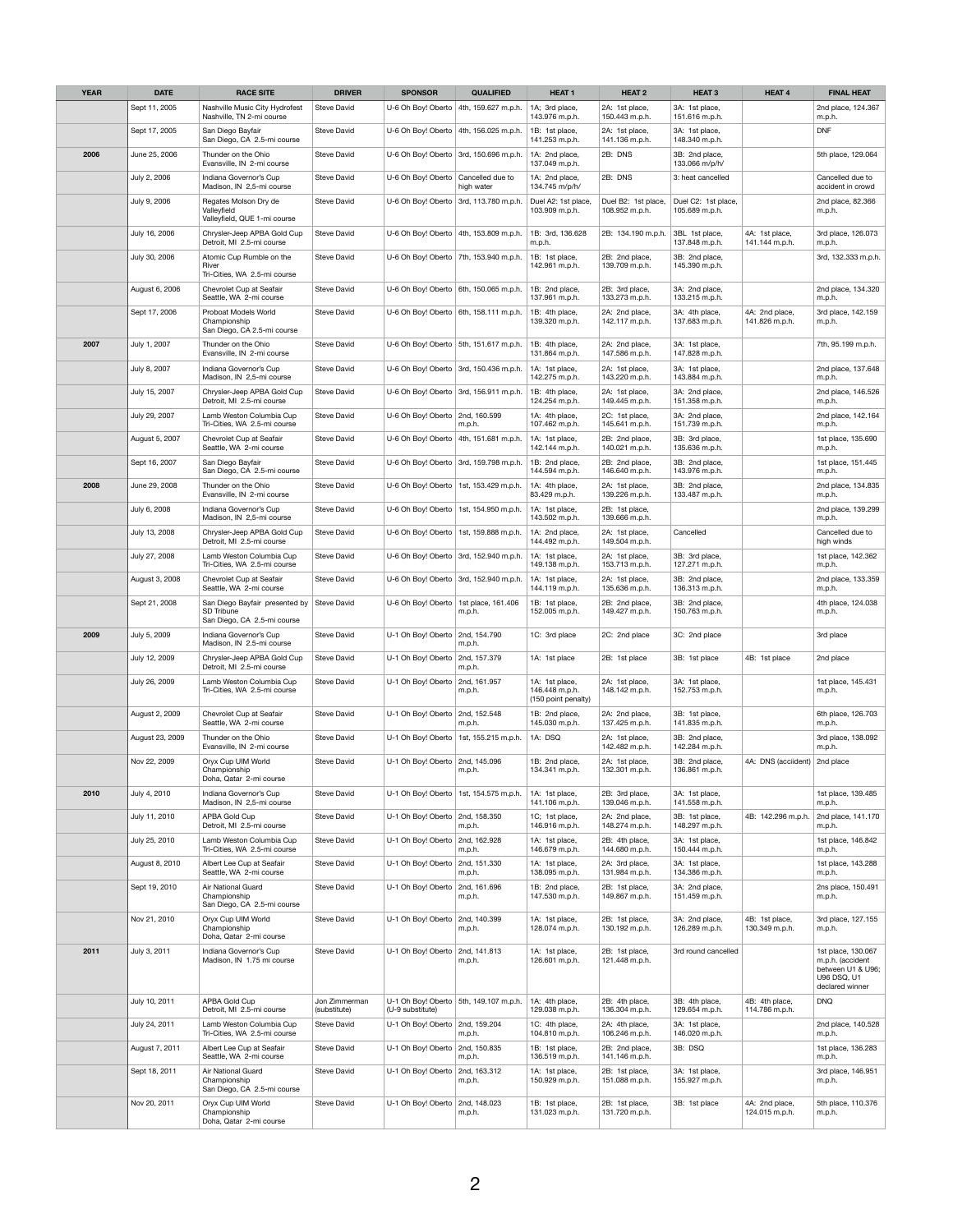| <b>YEAR</b> | <b>DATE</b>        | <b>RACE SITE</b>                                                                  | <b>DRIVER</b>      | <b>SPONSOR</b>                           | <b>QUALIFIED</b>                                                 | <b>HEAT1</b>                                                                  | <b>HEAT 2</b>                    | <b>HEAT 3</b>                                            | <b>HEAT 4</b>                    | <b>FINAL HEAT</b>                                                  |
|-------------|--------------------|-----------------------------------------------------------------------------------|--------------------|------------------------------------------|------------------------------------------------------------------|-------------------------------------------------------------------------------|----------------------------------|----------------------------------------------------------|----------------------------------|--------------------------------------------------------------------|
| 2012        | July 8, 2012       | Indiana Governor's Cup<br>Madison, IN 1.75 mi course                              | Steve David        | U-6 Oh Boy! Oberto $\vert$ 2nd, 148.548  | m.p.h.                                                           | 1B: 1st place,<br>136.884 m.p.h.                                              | 2C: 1st place,<br>135.782 m.p.h. | 3A: 1st place,<br>135.769 m.p.h.                         |                                  | 2nd place, 132.132<br>m.p.h.                                       |
|             | July 15, 2012      | APBA Gold Cup<br>Detroit, MI 2.5-mi course                                        | <b>Steve David</b> | U-6 Oh Boy! Oberto                       | 2nd, 161.789<br>m.p.h.                                           | 1A: 2nd place,<br>150.736 m.p.h.                                              | 2A: 3rd place,<br>123.466 m.p.h. | 3B: 2nd place,<br>151.072 m.p.h.<br>(penalized 50 (pts.) | 4A: 1st place,<br>147.040 m.p.h. | 2nd place, 147.040<br>m.p.h.                                       |
|             | July 29, 2012      | Lamb Weston Columbia Cup<br>Tri-Cities, WA 2.5-mi course                          | <b>Steve David</b> | U-6 Oh Boy! Oberto                       | 2nd, 158.155<br>m.p.h.                                           | 1B: 1st place,<br>145.076 m.p.h.                                              | 2A: 2nd place,<br>138.772 m.p.h. | 3B: 1st place,<br>150.601 m.p.h.                         |                                  | 6th place, 120.135<br>m.p.h.                                       |
|             | August 5, 2012     | Albert Lee Cup at Seafair<br>Seattle, WA 2-mi course                              | <b>Steve David</b> | U-6 Oh Boy! Oberto   2nd, 149.756        | m.p.h.                                                           | 1A: 1st place,<br>133.836 m.p.h.                                              | 2A: 1st place,<br>134.344 m.p.h. | 3A: 5th place,<br>99.718 m.p.h.                          |                                  | 1st place, 135.021<br>m.p.h.                                       |
|             | Sept 16, 2012      | Peters & May North American<br>Championship<br>San Diego, CA 2.5-mi course        | <b>Steve David</b> | U-6 Oh Boy! Oberto                       | 2nd, 157.980<br>m.p.h.                                           | 1B: 1st place,<br>146.130 m.p.h.                                              | 2B: 1st place,<br>142.892 m.p.h. | 3B: 2nd place,<br>145.319 m.p.h.                         |                                  | 1st place, 148.512<br>m.p.h.                                       |
|             | Jan 13, 2013       | Oryx Cup UIM World<br>Championship<br>Doha, Qatar 2-mi course                     | <b>Steve David</b> | U-6 Oh Boy! Oberto                       | 2nd, 142.267<br>m.p.h.                                           | 1B: 1st place,<br>130.353 m.p.h.                                              | 2B: 1st place,<br>132.604 m.p.h. | 3A: 1st place,<br>125.604 m.p.h.                         | 4A: 1st place,<br>127.362 m.p.h. | 2nd place, 134.682<br>m.p.h.                                       |
| 2013        | Feb 12, 2013       | Oryx Cup UIM World<br>Championship<br>Doha, Qatar 2-mi course                     | <b>Steve David</b> | U-1 Oh Boy! Oberto                       | 1st, 143.864 m.p.h.                                              | 1A: 1st place,<br>136.035 m.p.h.                                              | 2B: 1st place,<br>138.948 m.p.h. | 3B: 2nd place                                            | 4A: 1st place,<br>128.631 m.p.h. | 3rd place, 115.701<br>m.p.h.                                       |
|             | June 2, 2013       | <b>Big Wake Weekend</b><br>Sacramento, CA 2-mi course                             | <b>Steve David</b> | U-1 Oh Boy! Oberto                       | 1st, 150.441 m/p/h/                                              | 1B: 1st place,<br>131.908 m.p.h.                                              | 2B: 5th place,<br>132.833 m.p.h. | 3B:; 1st place,<br>127.715 m.p.h.                        |                                  | 1st place, 133.425<br>m.p.h.                                       |
|             | July 7, 2013       | Indiana Governor's Cup<br>Madison, IN 1.75 mi course                              | <b>Steve David</b> | U-1 Oh Boy! Oberto                       |                                                                  |                                                                               |                                  |                                                          |                                  | Event cancelled<br>due to high water                               |
|             | July 14, 2013      | APBA Gold Cup<br>Detroit, MI 2.5-mi course                                        | Steve David        | U-1 Oh Boy! Oberto   1st, 161.730 m.p.h. |                                                                  | 1B: 3rd place,<br>147.019 m.p.h.                                              | 2B: 4th place,<br>138.993 m.p.h. | 3A: 1st place,<br>151.154 m.p.h.                         | 4A: 1st place,<br>149.353 m.p.h. | 4th place, 147.409<br>m.p.h.                                       |
|             | July 28, 2013      | Lamb Weston Columbia Cup<br>Tri-Cities, WA 2.5-mi course                          | <b>Steve David</b> | U-1 Oh Boy! Oberto   1st, 158.766 m.p.h. |                                                                  | 1B: 1st place,<br>148.313 m.p.h.                                              | 2A: 1st place,<br>142.222 m.p.h. | 3A: 2nd place,<br>147.869 m.p.h.                         |                                  | 1st place, 147.654<br>m.p.h.                                       |
|             | August 4, 2013     | Albert Lee Cup at Seafair<br>Seattle, WA 2-mi course                              | Steve David        | U-1 Oh Boy! Oberto                       | 1st, 152.229 m.p.h.                                              | 1A: 1st place,<br>140.820 m.p.h.                                              | 2B: 1st place,<br>135.150 m.p.h. | 3B: 1st place<br>139.004 m.p.h.                          |                                  | 2nd place, 139.924<br>m.p.h.                                       |
|             | Sept 1, 2013       | Diamond Cup<br>Couer d'Alene, ID 2-mi course                                      | <b>Steve David</b> | U-1 Oh Boy! Oberto                       | 2nd, 146.797<br>m.p.h.                                           | 1A: 1st place,<br>138.683 m.p.h.                                              | 2A: 2nd place,<br>125.002 m.p.h. | 3A: DNS (broken<br>propeller shaft)                      |                                  | 2nd place, 128.22o<br>m.p.h.                                       |
|             | Sept 15, 2013      | Peters & May North American<br>Championship<br>San Diego, CA 2.5-mi course        | <b>Steve David</b> | U-1 Oh Boy! Oberto   1st, 161.571 m.p.h. |                                                                  | 1B: 1st place,<br>149.364 m.p.h.                                              | 2A: 1st place,<br>155.004 m.p.h. | 3A: 1st place,<br>136.138 m.p.h.                         |                                  | 4th place, 124.293<br>m.p.h.                                       |
| 2014        | July 6, 2014       | Indiana Governor's Cup<br>Madison, IN 1.75 mi course                              | Jimmy Shane        | U-6 Oberto                               | 1st, 148.692 m.p.h.                                              | 1B: 1st place,<br>137.130 m.p.h.                                              | 2A: 1st place,<br>126.517 m.p.h. | 3B: 1st place,<br>119.198 m.p.h.                         |                                  | 4th place, 130.168<br>m.p.h.                                       |
|             | July 13, 2014      | APBA Gold Cup<br>Detroit, MI 2.5-mi course                                        | Jimmy Shane        | U-6 Oberto                               | 1st place, 162.613<br>m.p.h.                                     | 1A; 1st place,<br>162.613 m.p.h.                                              | 2B: 1st place,<br>152.197 m.p.h. | 3A: 1st place,<br>143.283 m.p.h.                         | 4A: 1st place,<br>146.220 m.p.h. | 1st place, 140.863<br>m.p.h.                                       |
|             | July 27, 2014      | HAPO Columbia Cup<br>Tri-Cities, WA 2.5-mi course                                 | Jimmy Shane        | U-6 Oberto                               | 1st, 163.247 m.p.h.                                              | 1A: 2nd place,<br>149.577 m.p.h.                                              | 2A: 1st place,<br>151.674 m.p.h. | 3B: DNF (hit on lap<br>1 by U-37)                        |                                  | 1st place, 145.254<br>m.p.h.                                       |
|             | August 3, 2014     | Albert Lee Cup at Seafair<br>Seattle, WA 2-mi course                              | Jimmy Shane        | U-6 Oberto                               | 1st, 156.243 m.p.h.                                              | 1B: 3rd place,<br>135.189 m.p.h.                                              | 2B: 1st place,<br>137.498 m.p.h. | 3B: 1st place,<br>140.565 m.p.h.                         |                                  | 3rd place, 131.073<br>m.p.h.                                       |
|             | Sept 14, 2014      | San Diego Bayfair<br>San Diego, CA 2.5-mi course                                  | Jimmy Shane        | U-6 Oberto                               | 1st, 162.557 m.p.h.                                              | 1B: 152.341 m.p.h.                                                            | 2A: 2nd place,<br>149.275 m.p.h. | 3B: 1st place,<br>151.634 m.p.h.                         |                                  | 4th place, 144.663<br>m.p.h.                                       |
|             | Nov 22, 2014       | Oryx Cup UIM World<br>Championship<br>Doha, Qatar 2-mi course                     | Jimmy Shane        | U-6 Oberto                               | 1st, 143.024 m.p.h.                                              | 1B: 4th place,<br>127.805 m.p.h.                                              | 2B: 1st place,<br>115.750 m.p.h. | 3A: 2nd place,<br>124.761 m.p.h.                         | 4A: 1st place,<br>128.631 m.p.h. | 2nd place, 126.006<br>m.p.h.                                       |
| 2015        | July 5, 2015       | Indiana Governor's Cup<br>Madison, IN 1.75 mi course                              | Jimmy Shane        | U-1 Oberto                               | No qualifying due<br>to high water                               | 1A: 1st place                                                                 | 2A: 1st place                    | Cancelled                                                |                                  | 2nd place,<br>(Exhibition race due<br>to high water, no<br>points) |
|             | July 26, 2015      | <b>HAPO APBA Gold Cup</b><br>Tri-Cities, WA 2.5-mi course                         | Jimmy Shane        | U-1 Oberto                               | 2nd, 157.387                                                     | 1B: 1st place,<br>143.441 m.p.h.                                              | 2A: 3rd place,<br>141.862 m.p.h. | 3B: 2nd place,<br>145.225 m.p.h.                         | 4A: 1st place,<br>144.999 m.p.h. | 1st place, 145.756<br>m/p/h/                                       |
|             | August 2, 2015     | Albert Lee Cup at Seafair<br>Seattle, WA 2-mi course                              | Jimmy Shane        | U-1 Oberto                               | 2nd, 148.880<br>m.p.h.                                           | 1A: 1st place,<br>142.390 m.p.h.                                              | 2A: 1st place,<br>139.831 m.p.h. | 3A: 1st place,<br>134.939 m.p.h.                         |                                  | 6th place, (1 minute<br>penalty for lane<br>violation on U-1)      |
|             | August 23, 2015    | UAW/GM Spirit of Detroit<br>Hydrolfest<br>Detroit, MI 2.72-mi course              | Jimmy Shane        | U-1 Oberto                               | 2nd place, 159.030<br>m.p.h.                                     | 1A: 1st place,<br>153.293 m.p.h.                                              | 2B: 1st place,<br>149.000 m.p.h. | 3A: 1st place,<br>150.947 m.p.h.                         |                                  | 1st place, 147.795                                                 |
|             | Sept 20, 2015      | San Diego Bayfair<br>San Diego, CA 2.5-mi course                                  | Jimmy Shane        | U-1 Oberto                               | 1st, 159.503 m.p.h.                                              | 1B: 1st place,<br>154.504 m.p.h.                                              | 2B: 1st place,<br>150.448 m.p.h. | 3A: 1st place,<br>151.342 m.p.h                          |                                  | 1st place, 146.448<br>m.p.h.                                       |
| 2016        | July 3, 2016       | MainSource Bank Madison<br>Regatta<br>Madison, IN 2.5-mi course                   | Jimmy Shane        | U-1 Miss<br>HomeStreet                   | 1st, 145.880 m.p.h.                                              | 1A: 1st place,<br>134.830 m.p.h.                                              | 2B: 1st place,<br>140.030 m.p.h. | 3A: 1st place,<br>138.850 m.p.h.                         |                                  | 1st place, 137.120<br>m.p.h.                                       |
|             | July 31, 2016      | HAPO Columbia Cup<br>Tri-Cities, WA 2.5-mi course                                 | Jimmy Shane        | U-1 Miss<br>HomeStreet                   | 3rd, 158.006 m.p.h.                                              | 1B: 1st place,<br>141.709 m.p.h.                                              | 2A: 1st place,<br>148.594 m.p.h. | 3B: 2nd place,<br>144.769 m.p.h.                         | 4A: 1st place,<br>146.164 m.p.h. | 1st place, 146.191<br>m.p.h.                                       |
|             | August 7, 2016     | Albert Lee Cup at Seafair<br>Seattle, WA 2-mi course                              | Jimmy Shane        | U-1 Miss<br>HomeStreet                   | 2nd, 17.737 m.p.h.                                               | 1A: 4th place,<br>103.783 m.p.h. (1<br>minute penalty)                        | 2A: 1st place,<br>133.224 m.p.h. | 3B: 1st place,<br>136.669 m.p.h.                         |                                  | 2nd place, 135.801<br>m.p.h.                                       |
|             | August 28, 2016    | UAW/GM Spirit of Detroit<br>Hydrofest APBA Gold Cup<br>Detroit, MI 2.72-mi course | Jimmy Shane        | U-1 Miss<br>HomeStreet                   | 1st, 159.906 m.p.h.                                              | 1A: 1st place,<br>152.851 m.p.h.                                              | 2A: 1st place,<br>146.382 m.p.h. | 3B: 1st place,<br>137.492 m.p.h.                         | 4B: 1st place:<br>152.194 m.p.h. | 2nd place, 146.103<br>m.p.h.                                       |
|             | Sept 18, 2016      | Bayfair presented by<br>HomeStreet Bank<br>San Diego, CA 2.5-mi course            | Jimmy Shane        | U-1 Miss<br>HomeStreet                   | 2nd, 159.900<br>m.p.h.                                           | 1A: 3rd place,<br>111.255 m.p.h.<br>(jumped the start)                        | 2B: 1st place,<br>149.023 m.p.h. | 3A: 2nd place,<br>151.567 m.p.h.                         |                                  | 1st place, 149.198<br>m.p.h.                                       |
| 2017        | July 2, 2017       | MainSource Bank Madison<br>Regatta IN Governor's Cup<br>Madison, IN 2.5-mi course | Jimmy Shane        | U-1 Miss<br>HomeStreet                   | No qualifying, Event<br>was an exhibition;<br>no qualifying held | 1A: 1st place                                                                 | 2B: 1st place                    | 3A: 1st place                                            |                                  | 2nd place<br>(exhibition, no<br>points or speeds<br>recorded)      |
|             | July 30, 2017      | <b>HAPO Columbia Cup</b><br>Tri-Cities, WA 2.5-mi course                          | Jimmy Shane        | U-1 Miss<br>HomeStreet                   | 2nd, 157.114<br>m.p.h.                                           | 1A: 1st place,<br>141.427 m.p.h.                                              | 2B: 1st place,<br>149.665 m.p.h. | 3B: 1st place,<br>146.920 m.p.h.                         | 4A: 2nd place,<br>144.815 m.p.h. | 3rd place, 142.301<br>m.p.h.                                       |
|             | August 6, 2017     | Albert Lee Cup at Seafair<br>Seattle, WA 2-mi course                              | Jimmy Shane        | U-1 Miss<br>HomeStreet                   | 1st, 148,975 m.p.h.                                              | 1B: 4th place,<br>98.906 m.p.h. (1<br>minute penalty, 80<br>m.p.h. violation) | 2B: 1st place,<br>137.840 m.p.h. | 3A: 1st place,<br>136.845 m.p.h.                         |                                  | 1st place, 138.483<br>m.p.h.                                       |
|             | August 25-27, 2017 | Metro Detroit Chevy Dealers<br>Hydrofest 2.72-mi course                           |                    |                                          |                                                                  |                                                                               |                                  |                                                          |                                  |                                                                    |
|             | August 26, 2017    | President's Cup                                                                   | Jimmy Shane        | U-1 Miss<br>HomeStreet                   | 1st, 162.068 m.p.h.                                              | 1B: 1st place,<br>152.611 m.p.h.                                              | 2B: 1st place,<br>148.624 m.p.h. |                                                          |                                  | 3rd place, 143.314<br>m.p.h.                                       |
|             | August 27, 2017    | APBA Gold Cup                                                                     | Jimmy Shane        | U-1 Miss<br>HomeStreet                   | 2nd place,                                                       | 1B: 2nd place,<br>156.713 m.p.h.                                              | 2B: 1st place,<br>148.624 m.p.h. | 3A: 2nd place,<br>139.786 m.p.h.                         |                                  | 1st place, 152.759<br>m.p.h.                                       |
|             | Sept 17, 2017      | HomeStreet Bank Bayfair<br>San Diego, CA 2.5-mi course                            | Jimmy Shane        | U-1 Miss<br>HomeStreet                   | 1st, 162.739 m.p.h.                                              | 1A: 2nd place,<br>154.380 m.p.h.                                              | 1B: 1st place,<br>153.287 m.p.h. | 2A: 1st place,<br>144.845 m.p.h.                         | 2B: 2nd place,<br>140.358 m.p.h. | 3rd place 147.443<br>m.p.h.                                        |